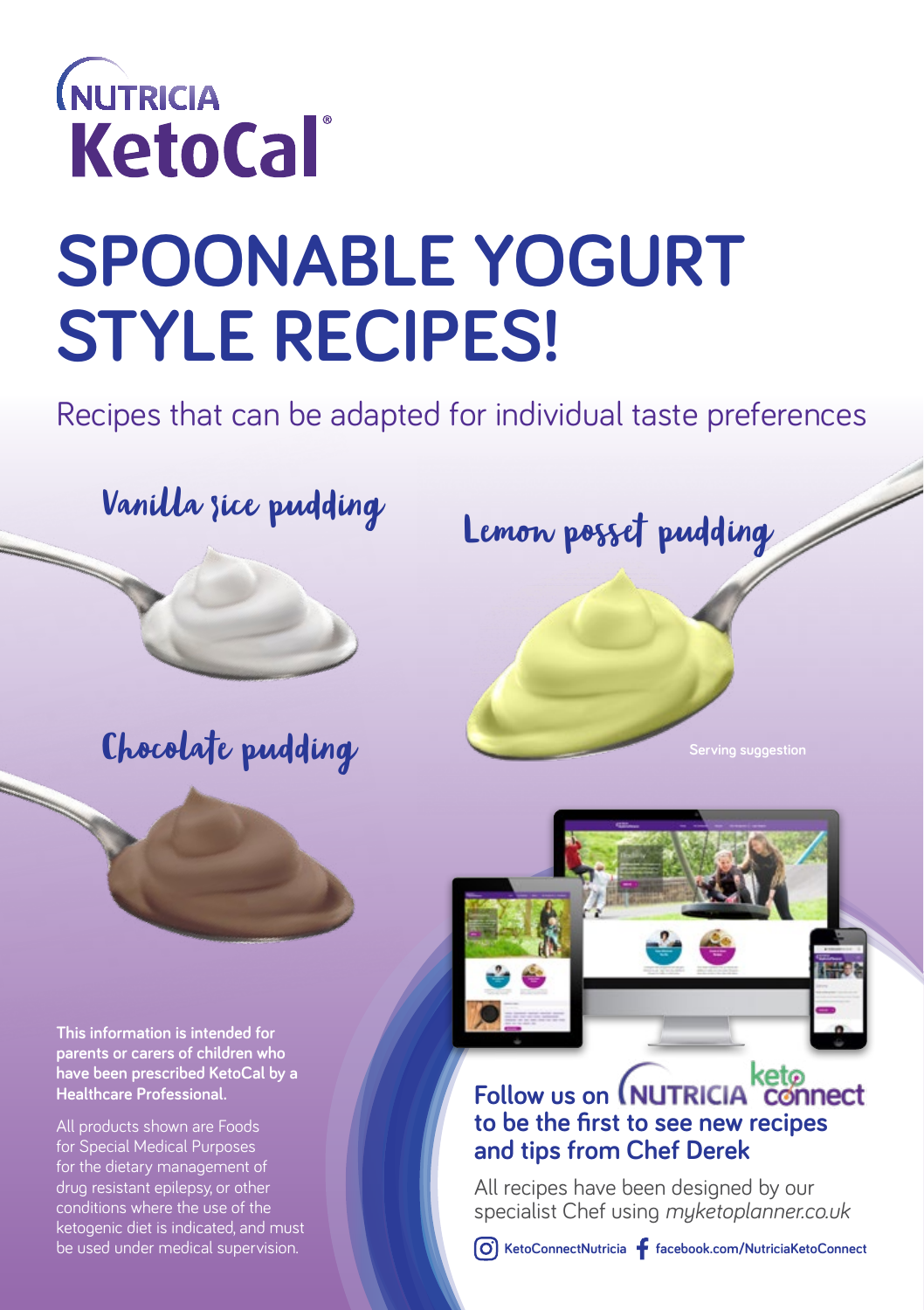

|                             | 4:1 | 3:1 | 2:1 |
|-----------------------------|-----|-----|-----|
| Ketocal 4:1 LQ vanilla (ml) | 65  | 56  | 49  |
| Cocoa powder (g)            |     |     |     |
| Xanthan gum (g)             |     |     |     |
| Fresh double cream (g)      | 13  | 18  |     |
| Olive oil (g)               |     |     |     |

Ingredients

- P<sub>}</sub>epa<sub>1</sub>ation 1. Over a low-medium heat, heat the Ketocal 4.1 LQ, cocoa powder, double cream and oil (for 4.1 ratio only) until warm.
	- **2.** Remove from the heat and whisk the xanthan gum until the mixture thickens.
	- **3.** Chill until needed.

### Nutritional Information

| $\ W\ $ or $\ W\ $ $\ W\ $ $\ W\ $ $\ W\ $ $\ W\ $ |                   | L471. | .3:T  | $\mathcal{L}^{\mathcal{L}}$ |
|----------------------------------------------------|-------------------|-------|-------|-----------------------------|
| (Selected nutrients only)                          | Calories (kcal)   | 217   | 196   | 89                          |
|                                                    | Carbohydrates (g) | 2.44  | 32    | 1.49                        |
|                                                    | $ext{a}$ (g)      | 21.02 | 18.38 | 7.85                        |
|                                                    | Protein (g)       | 2.81  | 2.68  | 2.27                        |
|                                                    |                   |       |       |                             |

Please refer to your dietitian before making any adaptations to the recipes. Allergens may be present, please check the individual product and ingredients labels. If concerned about allergens please contact your Healthcare Professional.

### Ingredients

|                                | 4:1 |    | 2:1 |
|--------------------------------|-----|----|-----|
| Slim sticky rice (g)           | 14  | 19 | 25  |
| Ketocal 4:1 LQ vanilla (ml)    | 50  | 53 | 42  |
| Ketocal 4:1 Powder vanilla (g) | 24  | 10 |     |
| Vanilla extract (ml)           | 3   | ζ  |     |
| Olive oil (g)                  |     |    |     |
| Water (g)                      |     |    |     |

- P<sub>1</sub>epa<sub>1</sub>ation 1. Over a low-medium heat, heat the Ketocal 4:1 LQ, vanilla extract and water or oil (for appropriate ratio) in a pan until warm.
	- **2.** Remove from the heat and stir in the rice and Ketocal powder (for appropriate ratio).
	- **3.** Chill until needed.

### Nutsitional Information

| $\mathbf{u}$ $\mathbf{v}$ $\mathbf{v}$ $\mathbf{v}$ $\mathbf{v}$ $\mathbf{v}$ $\mathbf{v}$ $\mathbf{v}$ $\mathbf{v}$ $\mathbf{v}$ $\mathbf{v}$ $\mathbf{v}$ $\mathbf{v}$ |                   | .421. | [3:T] | U:1  |
|--------------------------------------------------------------------------------------------------------------------------------------------------------------------------|-------------------|-------|-------|------|
| (Selected nutrients only)                                                                                                                                                | Calories (kcal)   | 284   | 155   | 70   |
|                                                                                                                                                                          | Carbohydrates (g) | 179   | 164   | 162  |
|                                                                                                                                                                          | $ext{a}$ (g)      | 28.02 | 14.77 | 6.24 |
|                                                                                                                                                                          | Protein (g)       | 5.04  | 3.12  | 1.35 |